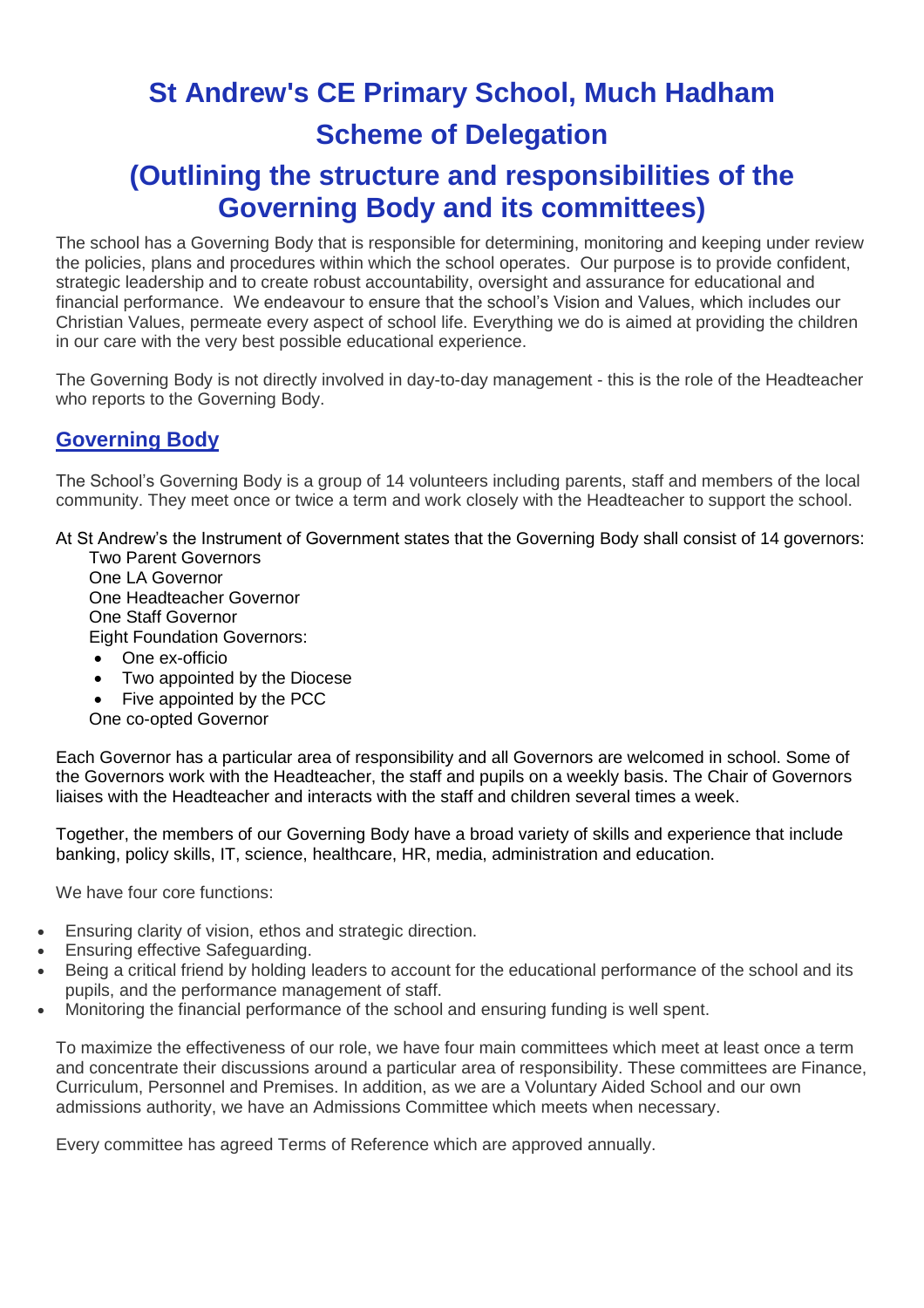#### **[Finance Committee](http://www.stokeholycross.co.uk/all-about-us/governors/finance-committee/)**

The Finance Committee oversees the financial management of the school and makes sure that it operates within budget and makes the most effective use of the funds it receives from Hertfordshire County Council. The Finance Committee helps the Headteacher to set the Annual Budget and a 5 Year forecast of projected income and expenditure which is then discussed and approved by the full Governing Body.

The Finance Committee reviews expenditure on special areas of delegated funding e.g. Pupil Premium, Sports Premium and SEND. It also advises on policies relating to financial matters.

St Andrew's has a Bursar who works closely with the Headteacher, Chair of Finance and Chair of the Governing Body. They meet monthly as a Finance Group which then reports to the Finance Committee. The minutes of the Finance Group meetings are circulated to the full Governing Body with other finance documents.

On behalf of the Governing Body the Finance Committee has delegated powers as set out in the Schedule of Financial Delegation which includes:

- Financial management and planning.
- Setting the Annual Budget.
- Budget monitoring and control, including audit and inspection reports.
- Financial Roles and Responsibilities relating to Capital Expenditure.

#### **[Curriculum Committee](http://www.stokeholycross.co.uk/all-about-us/governors/curriculum-committee/)**

A key question and mission for the Curriculum Committee is "How effective is learning?" and "How effective are the outcomes for the pupils?"

To pursue this line of challenge and enquiry for the school the Committee has powers to undertake the following duties related to the curriculum on behalf of the Governing Body:

- Monitor the provision of the National Curriculum with the assistance and guidance of staff (subject leaders).
- Review the School Development Plan (SDP).
- Review the school's curriculum policies and advise the Governing Body on the school's Curriculum Policy and its statutory obligations regarding the curriculum.
- Ensure strong Safeguarding policies and procedures, including a clear program for RHE.
- Review data at key stages of the academic year.
- At least annually, to receive reports from the Headteacher on the standards of pupil achievement and progress and to identify any necessary Governing Body actions.
- Ensure that the needs of pupils with SEND, Pupil Premium and other vulnerable groups are met.
- Ensure that the Sport's Premium Grant is spent to make additional and sustainable improvements to the quality of PE and sport we offer.
- Ensure that the school website is kept up to date.

#### **[Premises Committee](http://www.stokeholycross.co.uk/all-about-us/governors/premises-committee/)**

The Premises Committee ensures that all the children have a suitable and safe school environment and that the provision works effectively for the school's strategic plan as outlined in the SDP.

To do this, on behalf of the the Committee has powers to undertake the following duties related to the premises

- Provide support and guidance for the Headteacher on all matters relating to the school premises and grounds, security and health and safety.
- Check that the buildings are accessible, fit for purpose and are well maintained.
- Seek advice from and advise HCC and Diocese as appropriate.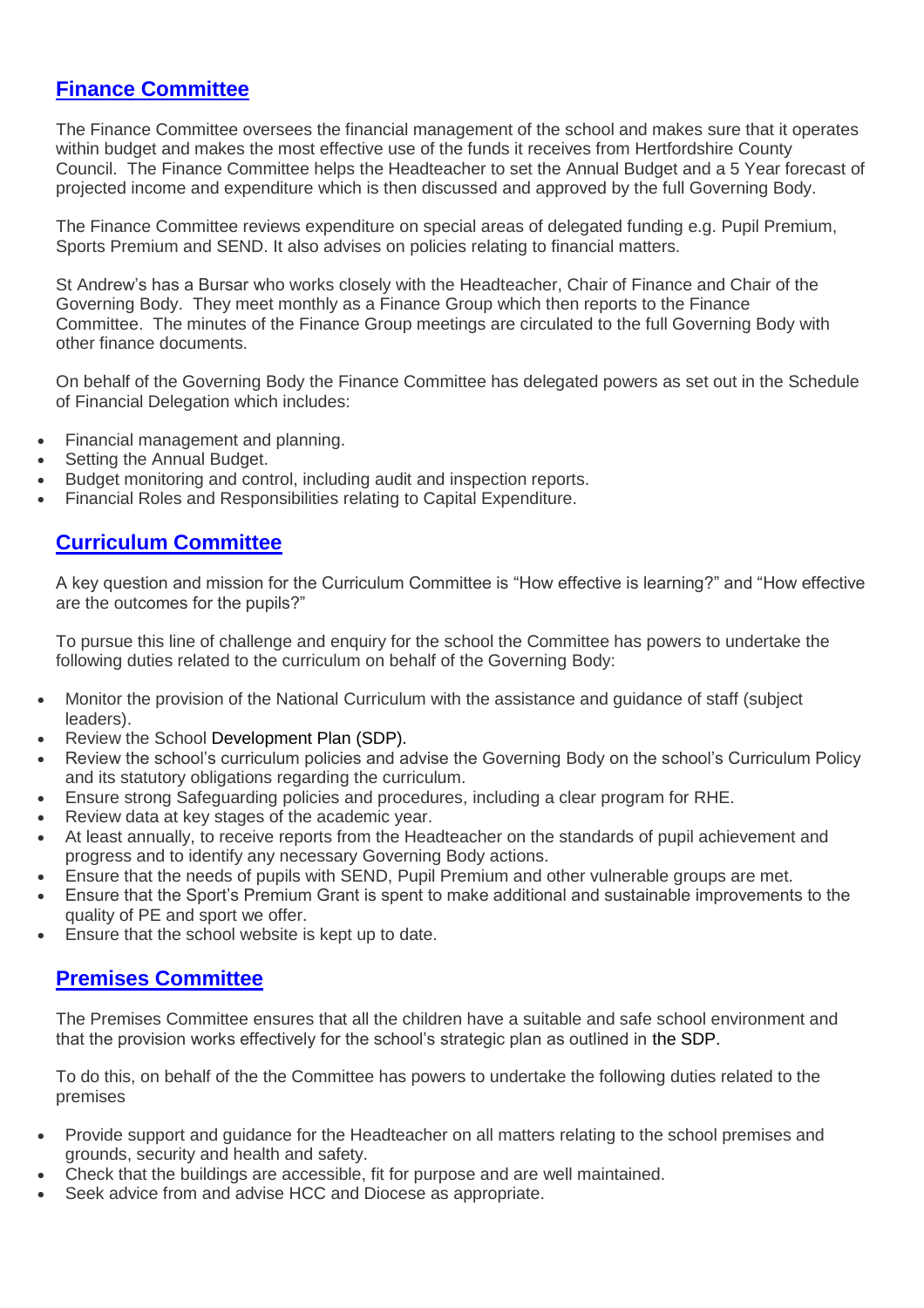As a VA School St Andrew's School receives capital funding in the form of Devolved Formula Capital (DFC) which is paid annually into an account controlled by the Governing Body. The Schedule of Financial Delegation gives certain responsibilities to the Premises Committee in connection with the use of this funding which is approx. £7,000 annually. The Governing Body has to contribute 10% of the cost of any project undertaken using this funding.

## **[Personnel Committee](http://www.stokeholycross.co.uk/all-about-us/governors/personnel-committee/)**

The Personnel Committee oversees the appointment of all staff in the school, their professional development and their Performance Management as well as their well-being.

We aim to ensure that the staff work effectively to achieve the maximum impact in terms of teaching and learning.

To do this, on behalf of the Governing Body the Committee has powers to undertake the following duties related to personnel

- Ensure effective Safeguarding policies and procedures are in place and audit their effectiveness.
- Discuss, review and monitor the implementation of the school's HR policies adopted from model HR policies provided by Herts for Learning.
- In consultation with the Finance committee, determine salary levels and oversee training costs.
- Review the quality of teaching and ensure the effective implementation of the Performance Management Policy.
- Ensure the Governing Body appoints three governors to conduct the Performance Review of the Headteacher alongside the HIP (Hertfordshire Improvement Partner).
- Recommend to the Governing Body staff selection procedures, ensuring that they conform with safe recruitment practice, and to review these procedures as and when necessary.
- Liaise closely with the HCC Human Resources team as and when necessary.

Any decisions which require a spending commitment over and above agreed budget provision must be referred to the Finance Committee. The Chair also checks before committing expenditure to ensure that there is no change in the financial position.

#### **Admissions Committee**

On behalf of the Governing Body the Admissions Committee has delegated powers to undertake the following

- Review Admissions policies and criteria annually and update the policies in consultation with the full Governing Body and the Diocese.
- Consult other Admissions authorities as appropriate.
- In accordance with the published Admissions criteria and arrangements, to determine which children should be admitted to the school.

#### **How do members of the Governing Body know that the information provided by the school is accurate?**

These are the measures we have in place to ensure that Governors have an accurate picture of how the children are thriving and progressing at St Andrew's School:

- Clarity of school development objectives how they are set (based on data, Subject and School SEFs), how they will be measured and achieved. Termly update to full Governing Body (GB) with updates against these objectives (RAG rating).
- Safeguarding report (from DSL) in full Governing Body meetings corroborated by nominated Safeguarding Governors; Safeguarding wall and file with details of training, ongoing Safeguarding Checklist and formal Annual Report.
- Termly subject reports to full Governing Body from all curriculum leaders.